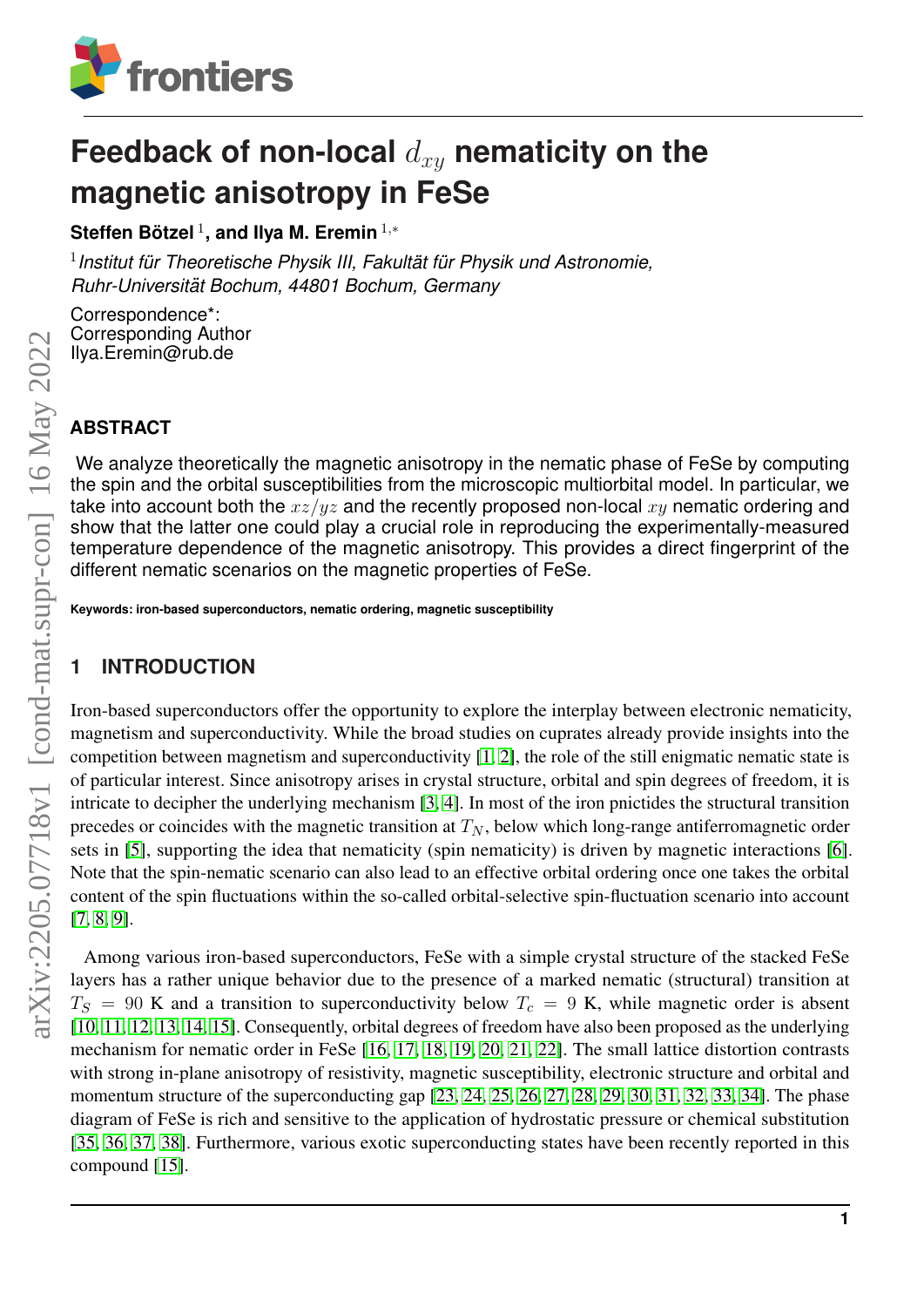Recent experiments have overcame the intricacies of the formation of orthorombic domains in FeSe by applying uniaxial strain [\[39,](#page-10-7) [40,](#page-10-8) [41,](#page-10-9) [42,](#page-10-10) [43\]](#page-10-11). Using this technique, the in-plane anisotropy of resistivity, uniform magnetic susceptibility and the Knight shift have been found to exhibit the opposite sign of the anisotropy as compared to iron-pnictides [\[24,](#page-9-10) [25,](#page-9-11) [44,](#page-10-12) [45,](#page-10-13) [46\]](#page-10-14). Moreover, carefully avoiding eddy-current heating, a slight suppression of the Knight shift in the superconducting state has been measured recently, while superconductivity and nematicity seem to coexist [\[47,](#page-10-15) [48,](#page-10-16) [49\]](#page-10-17). This agrees with direct magnetization measurements [\[25\]](#page-9-11).

From the experimental point of view the systematic investigation of the band-structure of FeSe by means of ARPES and quantum oscillations revealed a sizeable deformation of the Fermi surface, that can be described by the interplay of the  $d_{xz}$ ,  $d_{yz}$  and  $d_{xy}$  orbitals, their spin-orbit coupling and the nematic order [\[50,](#page-10-18) [51,](#page-11-0) [52,](#page-11-1) [53\]](#page-11-2). Concerning the nematic order there is general understanding about the existence of a  $xz/yz$  splitting that changes sign in going from the Brillouin-zone center to momenta around  $\mathbf{Q}_X = (\pi, 0)$  and  $\mathbf{Q}_Y = (0, \pi)$  points of the 1-Fe-unit cell Brillouin Zone (BZ) (both folded onto the M point of the folded BZ with 2-Fe ions per unit cell). This can be represented by a nematic order parameter  $\Phi^{xz/yz} = \langle d_{xz}^\dagger d_{xz} - d_{yz}^\dagger d_{yz} \rangle$ , that is positive around the  $\Gamma$  point and is negative around the M point of the BZ. Accounting for this nematic order is straightforward but yields rather controversial electronic structure. In particular, a large electron pocket with mixed xx and xy character is expected at the M point of the BZ, which has not been resolved in the most recent ARPES measurements in detwinned samples [\[40,](#page-10-8) [41,](#page-10-9) [42\]](#page-10-10). One approach to explain these experimental data and to suppress modelled contributions associated with this pocket, is to include orbital-selective quasiparticle weights [\[26,](#page-9-12) [44,](#page-10-12) [54,](#page-11-3) [55\]](#page-11-4). More recently an alternative scenario has been proposed [\[56,](#page-11-5) [57,](#page-11-6) [58,](#page-11-7) [59\]](#page-11-8), where an additional non-local nematic order parameter accounting for the splitting of the xy occupancy in the two electron pockets  $\Phi^{xy} = \langle d_{xy}^{X\dagger} d_{xy}^X - d_{xy}^{Y\dagger} d_{xy}^Y \rangle$ [\[56,](#page-11-5) [57,](#page-11-6) [58\]](#page-11-7) plays a crucial role. An important consequence of this scenario is a resulting occurrence of a Lifshitz transition at the  $M$  point leaving only one electron pocket at the Fermi level.

This possibility to have a non-local nematic ordering of the  $d_{xy}$  states was previously outlined in the literature [\[60,](#page-11-9) [61,](#page-11-10) [62\]](#page-11-11) but assumed to be small in the models having on-site interaction terms only. However, an inclusion of the nearest-neighbor interaction terms (such as nearest neighbor exchange or Coulomb interaction) would change this picture. Note, recent NMR [\[63\]](#page-11-12) and ARPES [\[41,](#page-10-9) [42\]](#page-10-10) studies have also suggested that the  $d_{xy}$  orbital may be strongly affected by the onset of the nematic state.

In this manuscript we investigate the consequences of the non-local  $d_{xy}$ -nematic scenario for the magnetic susceptibility taking into account spin and orbital contributions. We analyze its temperature and doping dependencies and compare the results to the available experiments. We show that the non-local nematicity is responsible for the non-monotonic temperature dependence of the susceptibility and predict how it evolves with doping in  $\text{FeSe}_{1-x}S_x$ . Finally we studied how the magnetic anisotropy is affected in the superconducting state.

## **2 METHODS**

We adopt the low energy model for FeSe, previously employed in Ref. [\[56\]](#page-11-5), and fitted to the available ARPES experiments [\[40,](#page-10-8) [45,](#page-10-13) [64\]](#page-11-13). It is based on the generalized low-energy effective model for iron-based superconductors, formulated by Cvetkovic and Vafek [\[65\]](#page-11-14).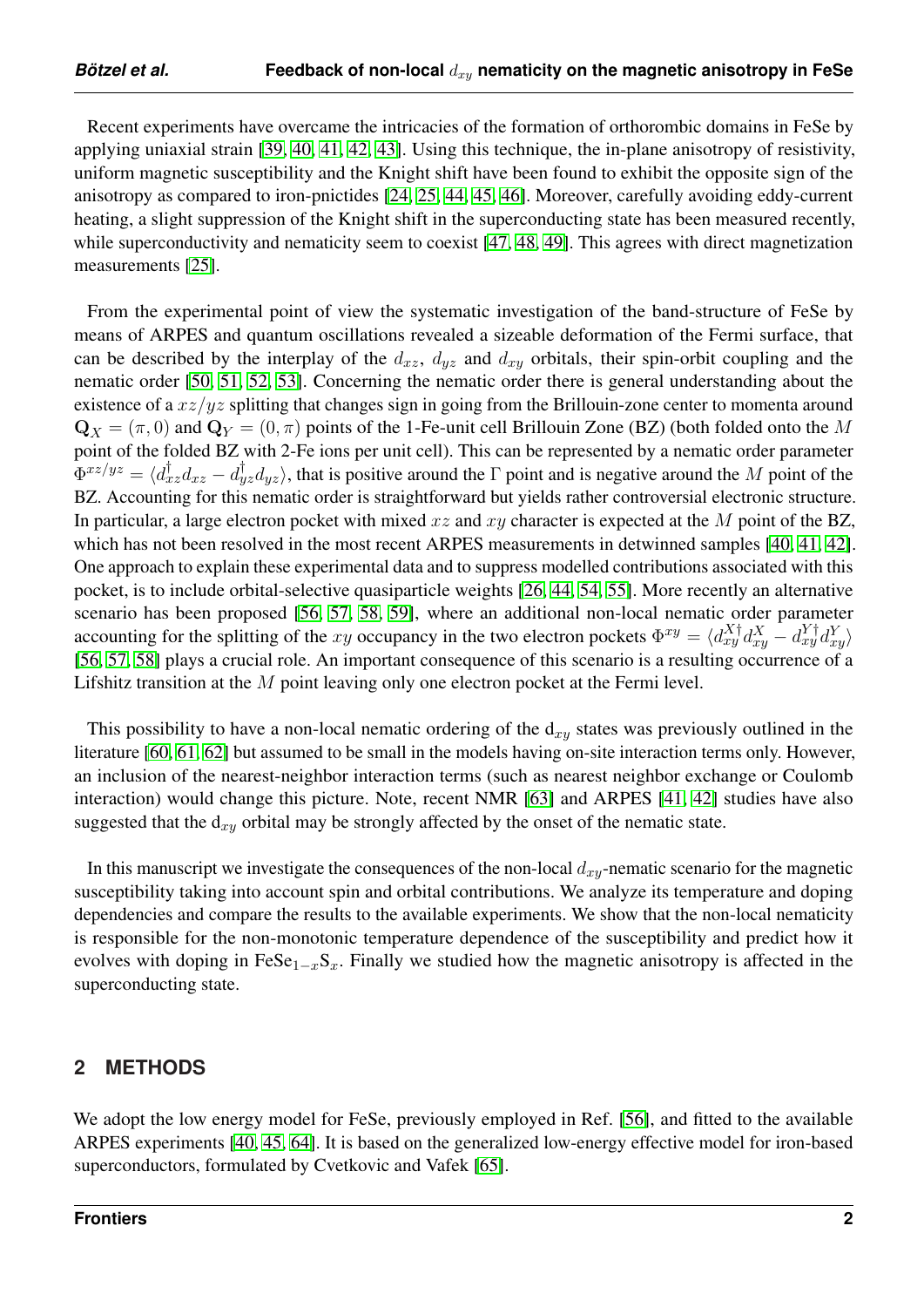#### **2.1 Tetragonal state**

In particular, to describe the tetragonal state of FeSe, we start by describing the low-energy states near the corresponding symmetry points of the BZ. In particular, near the  $\Gamma$  point of the BZ there are two Fermi surface pockets formed by the hybridized  $xz$  and  $yz$  orbitals. For completeness we also take the  $xy$  orbital band into account which is located approximately 50meV below the Fermi level [\[64\]](#page-11-13). Its inclusion allows to treat correctly the spin-orbit coupling (SOC) within the  $t_{2q}$  manifold. The states can be described by the spinor  $\Psi_{\Gamma,\textbf{k}}^{\dagger} = (d_{x}^{\dagger})$  $x_{x\uparrow}$ ,  $d_{yz\uparrow}^{\dagger}$ ,  $d_{xy\downarrow}^{\dagger}$ ), where the other ('lower') spin part of the Hamiltonian is related by symmetry. For readability we omit the momentum index in the creation and annihilation operators here and in what follows. In particular, for each momentum k the Hamiltonian is given by

$$
H^{\Gamma}(\mathbf{k}) = \begin{pmatrix} \epsilon_{xz,\mathbf{k}} - \frac{b}{2} (k_x^2 - k_y^2) & bk_x k_y - i\frac{\lambda_1}{2} & \frac{i\lambda_2}{2} \\ bk_x k_y + i\frac{\lambda_1}{2} & \epsilon_{yz,\mathbf{k}} - \frac{b}{2} (k_y^2 - k_x^2) & -\frac{\lambda_2}{2} \\ -\frac{i\lambda_2}{2} & -\frac{\lambda_2}{2} & \epsilon_{xy,\mathbf{k}} \end{pmatrix},
$$
(1)

where  $\epsilon_{\mu, \mathbf{k}} = \epsilon_{\mu, 0} - \frac{\mathbf{k}^2}{2m}$  $\frac{\mathbf{k}^2}{2m_\mu} - \mu$ . Figure [1A](#page-13-0) shows the resulting band dispersion for the tetragonal state. The orbital weights of the bands are illustrated in the usual red-green-blue-color scheme for  $d_{xz}$ ,  $d_{yz}$  and  $d_{xy}$ -orbitals, respectively.

To describe the electronic states near the M-point of the 2-Fe unit cell we introduce the spinors  $\Psi^\dagger_{X/Y,\mathbf{k}} =$  $(d_{i}^{\dagger})$  $\psi_{yz/xz\uparrow}$ ,  $d_{xy\uparrow}^{\dagger}$ ). The momenta are defined with respect to  $X/Y$  point of the 1-Fe unit cell, which are folded into the  $M$ -point. The Hamiltonian reads

$$
H^{X/Y}(\mathbf{k}) = \begin{pmatrix} A_{yz/x,\mathbf{k}}^{X/Y} & -iV_{\mathbf{k}}^{X/Y}, \\ iV_{\mathbf{k}}^{X/Y} & A_{xy,\mathbf{k}}^{X/Y} \end{pmatrix} . \tag{2}
$$

and the elements are

$$
A_{\mu,\mathbf{k}}^{X/Y} = \epsilon_{\mu,0} - \frac{\mathbf{k}^2}{2m_{\mu}} \mp \frac{a_{\mu}}{2} (k_x^2 - k_y^2) - \mu,
$$
\n(3)

$$
V^{X/Y} = \sqrt{2}vk_{y/x} + \frac{p_1}{\sqrt{2}}(k_{y/x}^3 + 3k_{y/x}k_{x/y}^2) \mp \frac{p_2}{\sqrt{2}}k_{y/x}(k_x^2 - k_y^2).
$$
 (4)

The orbitals are coupled by the in-plane SOC  $\lambda_2$ 

$$
H_{\text{SOC}}^{M} = \frac{\lambda_2}{2} \sum_{\mathbf{k}} \left( i_{yz\uparrow}^{X\uparrow} d_{xy\downarrow}^{Y} + d_{xy\uparrow}^{X\uparrow} d_{xz\downarrow}^{Y} + h.c. \right). \tag{5}
$$

The band dispersion for the tetragonal state near the M point is shown in the bottom panel of the figure [1D](#page-13-0). Note the value of SOC is taken different if the orbitals originate from the same sublattice in the 1-Fe unit cell,  $\lambda_1 = 23$  or from the two different sublattices,  $\lambda_2 = 4$  meV [\[66\]](#page-11-15). This agrees with the experimental ARPES observation, which measured different values of the SOC near different symmetry points of the BZ [\[67,](#page-11-16) [68\]](#page-11-17).

#### **2.2 Nematic state**

To describe the nematic state in FeSe, which forms below the  $T<sub>S</sub> = 90$  K, we add the nematic order to the Hamiltonian in a phenomenological fashion. We assumed the nematic order parameters follow a mean-field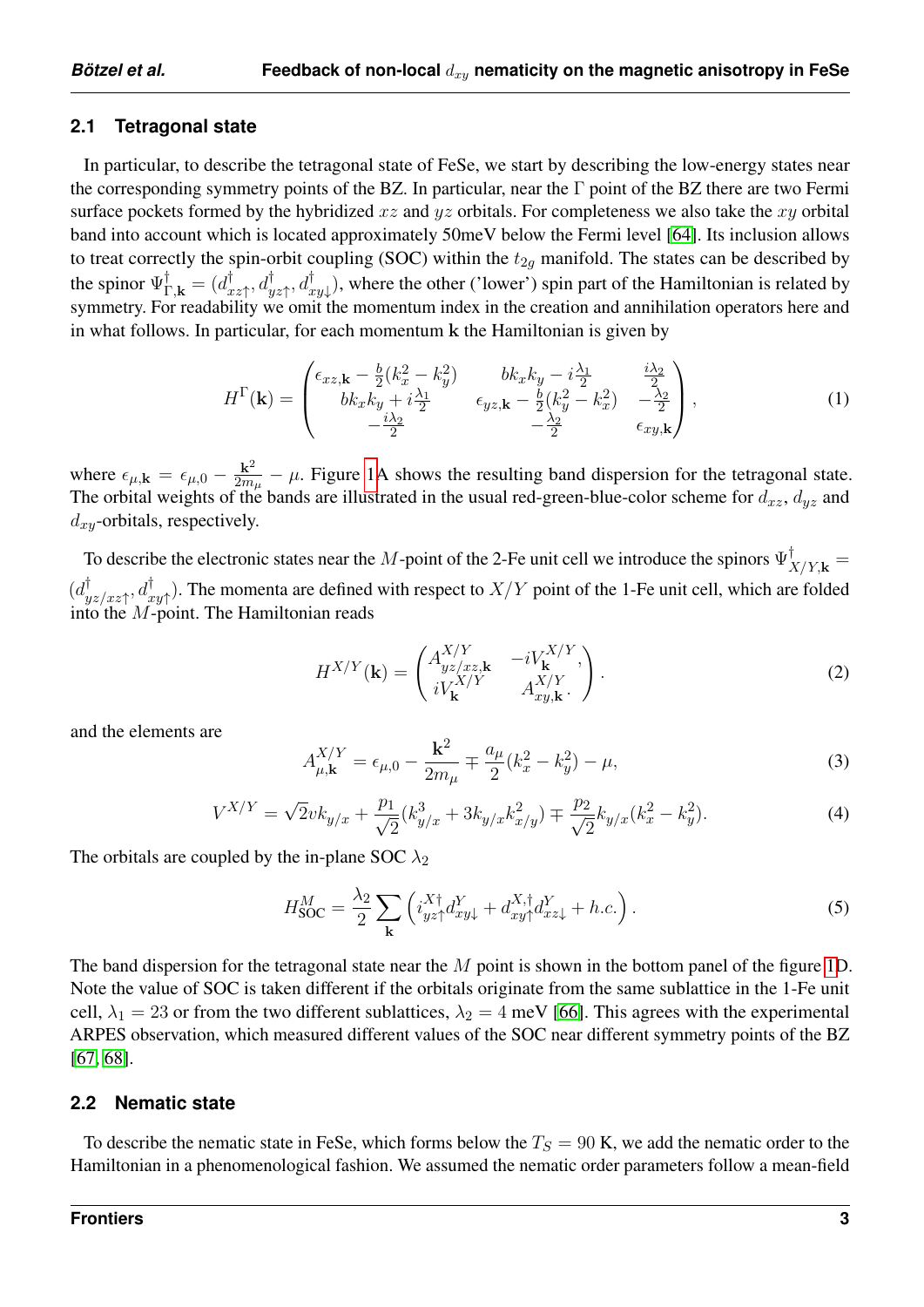temperature dependence  $\Phi(T) = \Phi(0)\sqrt{1 - T/T_S}$ . As described in the Introduction we distinguish two scenarios: **Scenario A** containing an order parameter  $\Phi^{h,e}$  that lifts the  $d_{xz}$  and  $d_{yz}$  degeneracy, and **Scenario B** in which an additional non-local  $d_{xy}$ -order parameter  $\Phi_{xy}$  and a  $d_{xy}$ -Hatree shift  $\Delta \epsilon_{xy}$  are added [\[56\]](#page-11-5).

In particular, the  $xz/yz$  nematic order parameter near the  $\Gamma$  point can be described as:

$$
H_{\text{nem}}^{\Gamma} = \Phi^h \sum_{\mathbf{k},\sigma \in (\uparrow,\downarrow)} \left( d_{xz,\sigma}^{\dagger} d_{xz,\sigma} - d_{yz,\sigma}^{\dagger} d_{yz,\sigma} \right). \tag{6}
$$

For a given value of the SOC  $\lambda_2$ , adding a nematic order parameter yields a Lifshitz transition such that one of the Fermi surface pockets near the Γ point sinks below the Fermi level as shown in panels [1B](#page-13-0) and [1C](#page-13-0) for  $\Phi^h(10\text{ K}) = 15$  meV. Near the M point the  $xz/yz$  nematic order has opposite sign to  $\Phi^h$  and we also include an additional non-local  $d_{xy}$  nematic order [\[56\]](#page-11-5):

$$
H_{\text{nem}}^M = \sum_{\mathbf{k},\sigma} \left( \Phi^e(d_{xz,\sigma}^{Y\dagger} d_{xz,\sigma}^Y - d_{yz,\sigma}^{X\dagger} d_{yz,\sigma}^X) + (\Delta \epsilon_{xy} + \Phi_{xy}) d_{xy,\sigma}^{Y\dagger} d_{xy,\sigma}^Y + (\Delta \epsilon_{xy} - \Phi_{xy}) d_{xy,\sigma}^{X\dagger} d_{xy,\sigma}^X \right). \tag{7}
$$

In the conventional scenario of nematicity (Scenario A), only  $\Phi^e(10 \text{ K}) = -26 \text{ meV}$  is included and the resulting band structure near the M point is illustrated in Figure [1E](#page-13-0). Observe two electron pockets at the M point, which exist for all temperatures. To connect Scenario A with experimental ARPES results in the nematic state, which do not observe the larger electron pocket, orbital-selective quasiparticle weights are introduced in various works [\[26,](#page-9-12) [30,](#page-9-16) [44,](#page-10-12) [54,](#page-11-3) [69\]](#page-12-0), see also for a recent review Ref. [\[70\]](#page-12-1). Within this scenario the quasiparticle weight of the  $d_{xy}$  orbital is claimed to be much smaller than that of the  $d_{yz}/d_{xz}$  orbitals. This would lead to a suppression of the quasiparticle weight of the  $d_{xy}$  dominated bands and especially of the outer electron pocket at M point, making  $d_{xy}$  orbital states invisible in the ARPES experiment. This is illustrated in panels [1B](#page-13-0) and [1E](#page-13-0) by orbital-selective shading. The idea of orbital-selective spectral weights is motivated also by the previous results of the dynamical mean-field theory calculations [\[71\]](#page-12-2). This scenario was claimed to be in agreement with STM measurements of the electronic structure [\[69\]](#page-12-0), the superconducting gap properties [\[30\]](#page-9-16), and the magnetic susceptibility measured by inelastic neutron scattering [\[26\]](#page-9-12). A problem of this scenario is that both in the tetragonal and the nematic state of FeSe, bands of  $d_{xy}$  orbital character have been identified around the M point [\[28\]](#page-9-14). Although  $d_{xy}$  orbital appears indeed to exhibit a larger effective mass renormalization than the other two orbitals, it is not sufficiently large to mask  $d_{xy}$  spectral weight completely in the ARPES experiments [\[64\]](#page-11-13).

Within the Scenario B one introduces the non-local nematic order within the xy-orbital:  $\Phi_{xy}(10 \text{ K}) = 45$ meV and  $\Delta \epsilon_{xy}(10 \text{ K}) = 40 \text{ meV}$  and the resulting band structure is shown in Figure [1F](#page-13-0). As the band structure evolves from the tetragonal to the nematic state, an additional Lifshitz transition occurs around 70 K, leaving a single electron Fermi surface pocket at 10 K. The Scenario B assumes that the nematic ordering near the M point does not cause a minor perturbation of the electronic structure, but can lift an entire electron pocket away from the Fermi level. Its consequences for various experiments were reviewed in Ref. [\[59\]](#page-11-8) and present an alternative description of the nematicity in FeSe. The chemical potential  $\mu$  is renormalized to fulfill the Luttinger theorem and is set to zero at 10 K [\[56\]](#page-11-5).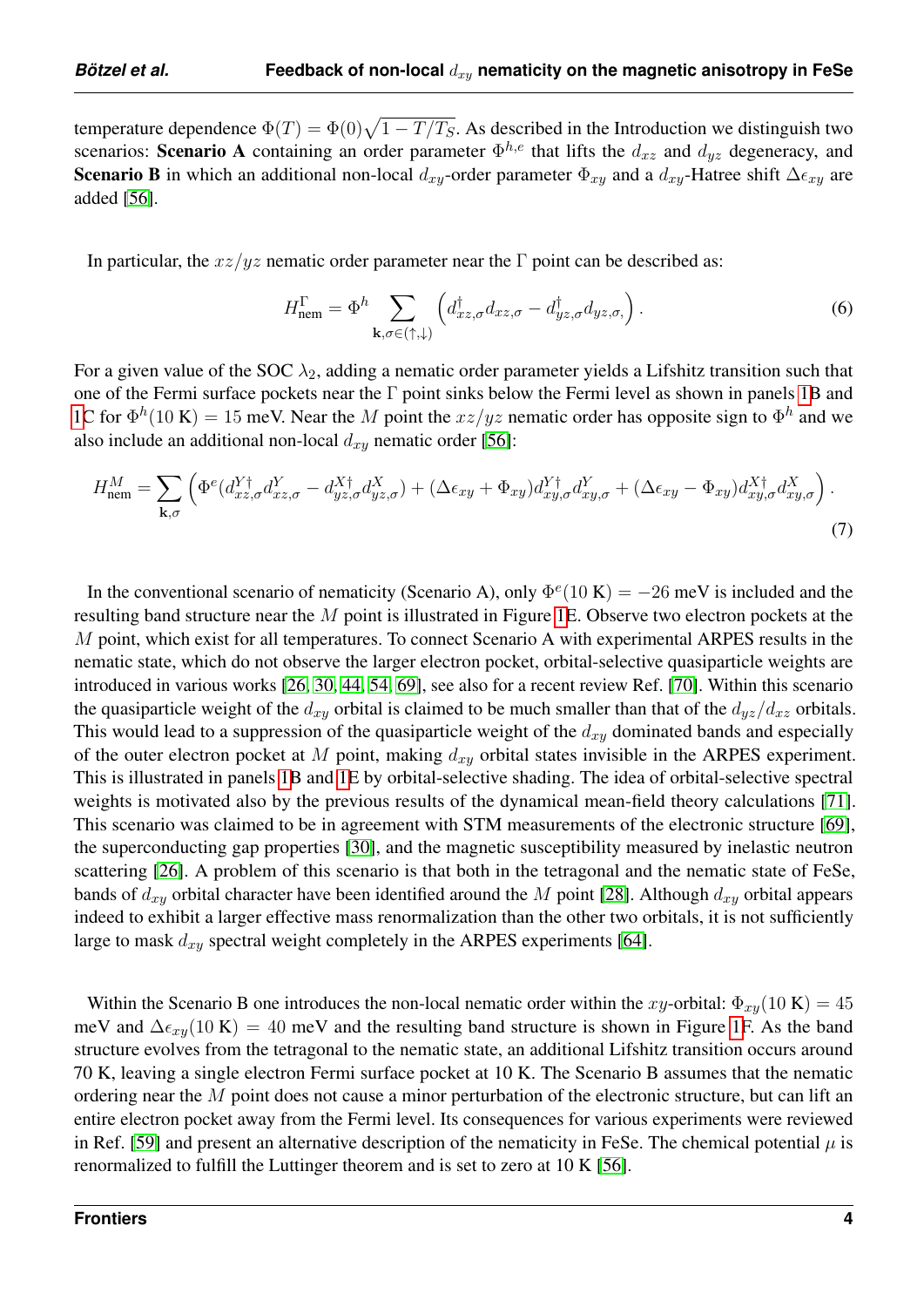#### **2.3 Superconducting state**

It was argued in the past that within both the Scenario A and the Scenario B the superconducting order parameter and its angular dependence on the Fermi surface pockets can be equally well described within a microscopic description [\[54,](#page-11-3) [56\]](#page-11-5). This indicates that superconductivity just adopts the existing electronic structure in the nematic state without further significant feedback on the nematicity. So within Scenario B we use the microscopic description of Ref. [\[56\]](#page-11-5). In particular, below the superconducting transition at  $T_c = 8$  K, we additionally include superconducting gaps in the  $d_{xz}$  and  $d_{yz}$  orbitals and employ previously found values from a microscopic calculations describing an extended s-wave gap structure [\[56\]](#page-11-5). The values are obtained solving the gap equations at  $T = 0$  K focusing on the bands crossing the Fermi surface. Possible  $d_{xy}$  contributions to the pairing interaction are neglected. To describe the temperature dependence we assume a typical BCS form  $\Delta_{\mu}(T) = \Delta_{\mu}(0 \text{ K}) \tanh(1.74\sqrt{T_c/T - 1})$ . For the  $\Gamma$  point we use

$$
H_{\rm sc}^{\Gamma} = \sum_{\mathbf{k}, \mu \in \{\text{xz}, \text{yz}\}} \left( \Delta_{\mu}^{\Gamma} d_{\mu, \uparrow, \mathbf{k}}^{\dagger} d_{\mu, \downarrow, -\mathbf{k}}^{\dagger} + h.c. \right) \tag{8}
$$

with  $\Delta_{xz}^{\Gamma}(0 \text{ K}) = -0.1 \text{ meV}$  and  $\Delta_{yz}^{\Gamma}(0 \text{ K}) = -5.3 \text{ meV}$ . For the M point we use

$$
H_{\rm sc}^M = \sum_{\mathbf{k}, \mu \in \{\text{yz(X)}, \text{xz(Y)}\}} \left( \Delta_{\mu}^{X/Y} d_{\mu, \uparrow, \mathbf{k}}^{\dagger} d_{\mu, \downarrow, -\mathbf{k}}^{\dagger} + h.c. \right)
$$
(9)

with  $\Delta_{xz}^Y(0|\mathbf{K}) = 3.1 \text{ meV}$  and  $\Delta_{yz}^X(0|\mathbf{K}) = 1.6 \text{ meV}$ . The resulting Bogoliubov-de Gennes Hamiltonian is diagonalized numerically.

#### **2.4 Magnetic susceptibility**

Within random phase approximation (RPA) analysis of the magnetic susceptibility  $\chi$  [\[72,](#page-12-3) [73,](#page-12-4) [74\]](#page-12-5) the bare part of the susceptibility is given by a combination of normal and anomalous contributions (GG and  $FF$ -terms)

<span id="page-4-0"></span>
$$
\chi_{\eta_1 \eta_4}^{\eta_2 \eta_3}(q) = \sum_k \left[ F_{\eta_2 \eta_4}(k) \bar{F}_{\eta_1 \eta_3}(k+q) - G_{\eta_2 \eta_1}(k) G_{\eta_4 \eta_3}(k+q) \right],\tag{10}
$$

where  $G$  and  $F$  denote the single-particle normal and anomalous Green's functions and the  $FF$ -term vanishes above  $T_c$ . We use the short hand notations  $k = (\mathbf{k}, i\omega_n)$  and  $\eta = (\mu, \sigma)$  denoting orbital and spin degrees of freedom. The sum of Matsubara frequencies is carried out analytically and yields a Lindhard-type expression for the bare susceptibilities. Further details can be found in the Supplementary Information.

Within RPA we include the local interactions from a Hubbard-Hund Hamiltonian

$$
H_{int} = \frac{U}{2} \sum_{\mu \sigma \mathbf{k} \mathbf{k}' \mathbf{q}} d^{\dagger}_{\mu \sigma \mathbf{k} + \mathbf{q}} d^{\dagger}_{\mu \bar{\sigma} \mathbf{k}' - \mathbf{q}} d_{\mu \bar{\sigma} \mathbf{k}'} d_{\mu \sigma \mathbf{k}} + \frac{U'}{2} \sum_{\mu \neq \nu \sigma \sigma' \mathbf{k} \mathbf{k}' \mathbf{q}} d^{\dagger}_{\mu \sigma \mathbf{k} + \mathbf{q}} d^{\dagger}_{\nu \sigma' \mathbf{k}' - \mathbf{q}} d_{\nu \sigma' \mathbf{k}'} d_{\mu \sigma \mathbf{k}} + \frac{J}{2} \sum_{\mu \neq \nu \sigma \sigma' \mathbf{k} \mathbf{k}' \mathbf{q}} d^{\dagger}_{\mu \sigma \mathbf{k} + \mathbf{q}} d^{\dagger}_{\mu \bar{\sigma} \mathbf{k}' - \mathbf{q}} d_{\nu \sigma' \mathbf{k}'} d_{\mu \sigma \mathbf{k}} + \frac{J'}{2} \sum_{\mu \neq \nu \sigma \mathbf{k} \mathbf{k}' \mathbf{q}} d^{\dagger}_{\mu \bar{\sigma} \mathbf{k} + \mathbf{q}} d^{\dagger}_{\mu \bar{\sigma} \mathbf{k}' - \mathbf{q}} d_{\nu \bar{\sigma} \mathbf{k}'} d_{\nu \sigma \mathbf{k}}.
$$
 (11)

In what follows we set the intraorbital Coulomb repulsion interaction  $U = 1$  eV. For the interorbital Coulomb repulsion  $U'$ , the residual Hund interaction  $J$  and the pair hopping  $J'$  terms we employ the standard spin-rotational relations  $U' = U - 2J$  and  $J = J'$  and set  $J/U = 1/6$  similar to previous studies [\[26,](#page-9-12) [44\]](#page-10-12).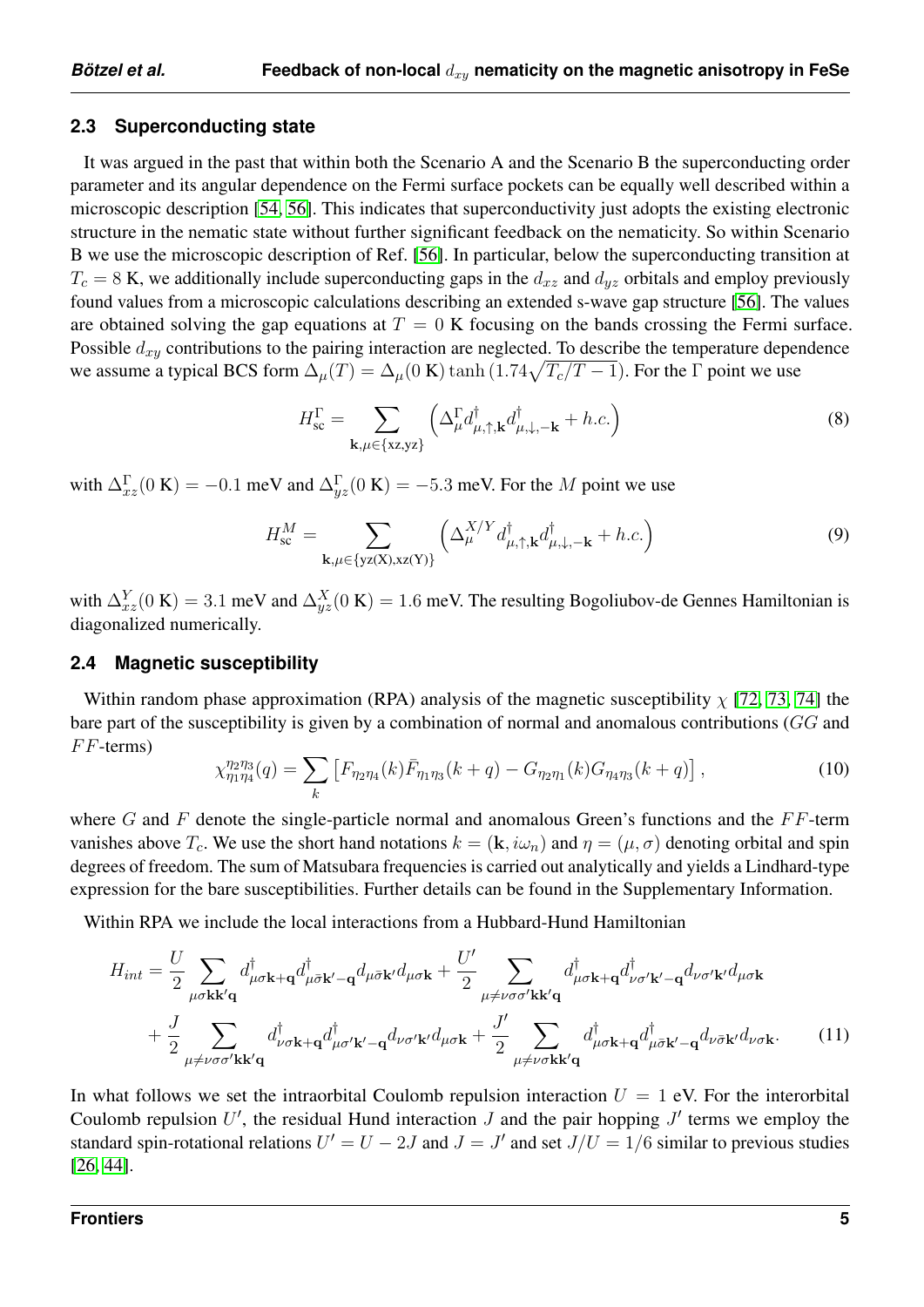The RPA treatment yields a Dyson type equation with a symbolic solution

$$
\chi_{RPA} = \left[1 - \chi_0 \hat{U}\right]^{-1} \chi_0. \tag{12}
$$

The interaction matrix  $\hat{U}$  results from equation [11](#page-4-0) and the free spin and orbital indices are contracted with matrix elements from the magnetic operator, which is a combination of spin and angular momentum operators

$$
\mu_{\eta_1 \eta_4}^a = \left(\frac{g}{2} \sigma_{\sigma_1 \sigma_4}^a \delta_{\mu_1 \mu_4} + L_{\mu_1 \mu_4}^a \delta_{\sigma_1 \sigma_4}\right). \tag{13}
$$

The magnetic susceptibility tensor component  $\chi^{ab}$  results from the contraction of the external spin and orbital indices of the solution with the  $a$ -th and  $b$ -th component of the operator. We can separate the spin  $\chi_{spin}$ , the orbital  $\chi_{orb}$  and mixed  $\chi_{mix}$  components of the susceptibility. In this manuscript we focus on the static limit of uniform susceptibility  $\chi^{ab}(q \to 0)$  and further details of the calculation can be found in the supplementary.

### **3 RESULTS**

In the following we present the results for the magnetic susceptibility  $\chi(q \to 0)$  and its anisotropy following Scenario B. Note that within Scenario A the behavior of the magnetic susceptibility was considered in Ref. [\[44\]](#page-10-12). One of the main findings of this study was that in order to reproduce the correct sign of the magnetic anisotropy at low temperatures, *i.e.*  $\chi^{yy} < \chi^{xx}$ , the quasiparticle weight of various orbitals has to fulfill  $Z_{xy} < Z_{xz} < Z_{yz}$ . Within Scenario B this assumption is not necessary as the  $d_{xy}$  orbital is weakly present at the Fermi level and this should yield in principle the right sign of the magnetic anisotropy. We show in the Supplementary that further factors can affect the signs of the anisotropy as well and the situation depends on the details of the electronic structure in both Scenarios. In addition, in our case we find the dominance of the spin component of the susceptibility  $\chi_{mix} < \chi_{orb} < \chi_{spin}$ , which is a consequence of the low-energy model we used. Moreover, we find that RPA primarily amplifies the spin contribution. Including the whole 3d state manifold would increase the temperature-independent orbital contribution to the susceptibility, which can be treated as a constant.

Nevertheless, one of the interesting questions is how to distinguish between both scenarios and whether one is able to identify an additional Lifshitz transition associated with the removal of the second electron pocket from the Fermi level at the M point both theoretically and experimentally. To do so we calculate the temperature dependence of the static uniform susceptibility and compare our results with experimental data of Ref. [\[25\]](#page-9-11) where the standard notations  $x||a, y||b$  and  $z||c$  are used.

The temperature dependence of the static uniform susceptibility is shown in Figure [2A](#page-14-0). For comparison we also display the experimental data from Ref. [\[25\]](#page-9-11) in the inset. Above the nematic transition the magnetic anisotropy is governed by the spin-orbit coupling and shows an easy-plane anisotropy  $\chi^{xx} = \chi^{yy} > \chi^{zz}$ . Below  $T_S$ , one observes two characteristic features. First we find that  $\chi^{xx}$  becomes progressively larger than  $\chi^{yy}$  as a result of the nematic order and the splitting between them increases continuously upon decreasing temperature. At the same time all three components of the magnetic susceptibility show a non-monotonic temperature dependence characterized by a rapid decrease below  $T<sub>S</sub>$  and a plateau-like behavior, which starts around 60 K. Both, a continuous increase of the anisotropy upon lowering temperature and the non-monotonic temperature dependence of the susceptibilities agree well with the available experimental data of Ref. [\[75\]](#page-12-6), shown in the inset.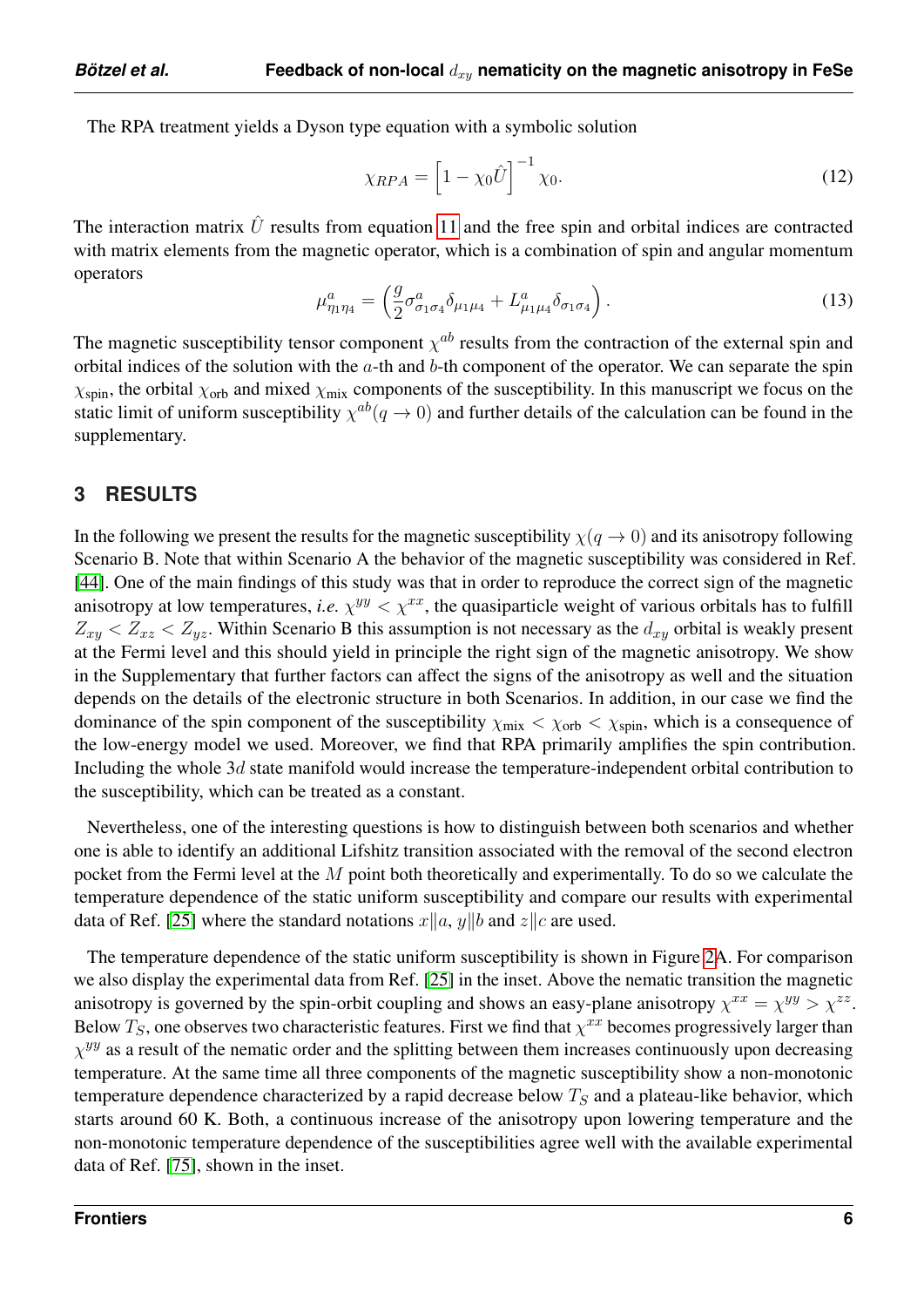To understand better the origin of these effects we show in Figure [2B](#page-14-0) the spin, the orbital, and the mixed susceptibilities. Note, the spin component of the magnetic susceptibility is the largest in magnitude and its non-monotonic temperature dependence is connected to the Lifshitz transition within Scenario B. In this scenario, the non-local  $d_{xy}$  nematic order parameter induces the shift of the larger electron pocket away from the Fermi level, which occurs in the temperature interval 60 K  $< T < T_S$  and is clearly visible in the spin part of each  $(xx, yy$  and  $zz)$  component of the magnetic susceptibility. At the same time the main origin of the continuous increase of the magnetic in-plane anisotropy  $\chi^{xx} > \chi^{yy}$  comes from the orbital part of the magnetic susceptibility as evident from Figure [2B](#page-14-0). The in-plane anisotropy for the spin susceptibility is three orders of magnitude smaller within our modeling, which is a consequence of the small in-plane SOC  $\lambda_2$  present at the M point and of the out-of-plane SOC between x and y z orbitals present at hole pockets only transferring out-of-plane anisotropy to the spin susceptibility. Overall the orbital susceptibility is less sensitive to the orbital content of the Fermi surface but to overall orbital structure at low energies. This indicates that not only the pockets at the Fermi level but the overall electronic structure (also away from the Fermi level) is responsible for the continuous increase of the magnetic anisotropy and its correct sign. Note that within both Scenario A and Scenario B of the nematicity in FeSe the correct sign of the magnetic in-plane anisotropy in the uniform susceptibility can be successfully reproduced. What, however, remains unclear in the Scenario A is whether the non-monotonous temperature dependence, which in Scenario B is a clear signature of a Lifshitz transition, could be reproduced in the Scenario A as well.

We also note that in the iron pnictides, where nematicity coexists with the antiferromagnetic order an in-plane anisotropy of the magnetic susceptibility would give a corresponding feedback on the magnetic order parameter and also enhance the anisotropy of the spin susceptibility below the magnetic transition temperature, see for example Ref. [\[76\]](#page-12-7) . However, as the magnetic transition in FeSe appears only upon applying pressure and bearing in mind that the in-plane anisotropy we found is only few percent of the total magnitude of the spin susceptibility, the anisotropy of the orbital susceptibility will be the main origin of the magnetic anisotropy in FeSe.

To complete the analysis we also computed the change of the uniform superconductivity in the superconducting state. Due to the spin singlet superconducting order parameter in FeSe we see a sharp drop in the uniform susceptibility upon entering the superconducting state, see Figure [2A](#page-14-0). This is due to the strong reduction of the spin component of the susceptibility, as evident from Figure [2B](#page-14-0). Note the small admixture of the spin-triplet component of the superconducting gap due to the finite spin-orbit coupling does not affect much the magnetic anisotropy in the spin part. The residual contribution to the magnetic susceptibility stems largely from the orbital part of the susceptibility and corresponds to inter-orbital contributions, which is slightly affected by the onset of superconductivity. The decrease in  $\chi_{orb}^{yy}$  yields an increase of the in-plane anisotropy and results from intra-band contributions, which appear due to hybridization of  $d_{yz}$  and  $d_{xy}$  orbitals at Fermi level (compare Figure [1F](#page-13-0)).

To make a qualitative prediction on the evolution of the uniform susceptibility and its in-plane magnetic anisotropy in Figure [3,](#page-14-1) we present our calculations for the susceptibility in the doped FeSe<sub>1−x</sub>S<sub>x</sub> compounds, following previous analysis of superconductivity and nematicity [\[56\]](#page-11-5). In particular, we show  $\chi^{xx}$  and  $\chi^{yy}$  for  $x = 0$ ,  $x = 0.085$  and  $x = 0.135$  in panels [3A-3C](#page-14-1), respectively. The doping evolution of the nematic order parameters is modeled with a mean-field dependence  $\Phi(x) = \Phi(0)\sqrt{1 - x/x_0}$ . Here we estimate  $x_0 = 0.18$ ,  $T_S(x = 0.085) = 68$  K and  $T_S(x = 0.135) = 55$  K from interpolation of the phase diagram given in [\[77\]](#page-12-8). The Lifshitz transition is shifted to lower (relative) temperatures with increasing doping and is expected to disappear at around  $x \approx 0.13$ . Thus, for intermediate doping, we expect to see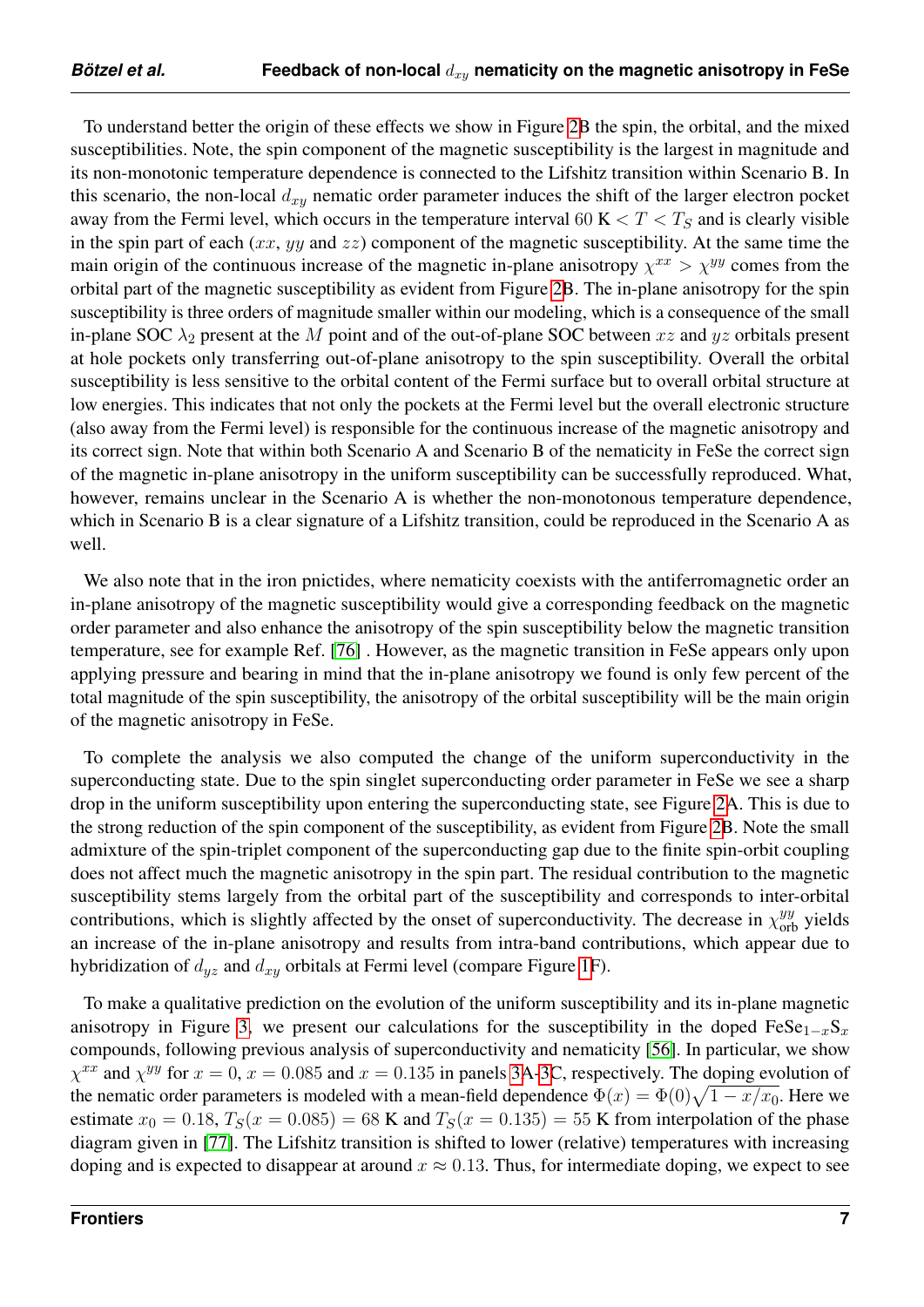further the Lifshitz transition and significant changed temperature dependence for doping above  $x = 0.135$ . As the orbital part is not as sensitive to the Lifshitz transition, significant residual in-plane anisotropy is expected for all dopings.

## **4 DISCUSSION AND CONCLUSION**

Our calculated results for the uniform magnetic susceptibility within the non-local  $d_{xy}$  nematicity agree well with experimental observations including the Knight shift measurements [\[16,](#page-9-2) [21,](#page-9-7) [25,](#page-9-11) [47,](#page-10-15) [48,](#page-10-16) [75\]](#page-12-6). Within this scenario there is no necessity to employ orbital-selective quasiparticle weights. Furthermore, this scenario can also successfully explain the non-monotonic temperature dependence of the uniform susceptibility as resulting from the Lifshitz transition of the larger electron pocket, which rapidly shifts away from the Fermi level within 60 K  $< T < T_S$  temperature interval.

Our studies suggest that both spin and orbital contributions and their temperature dependencies are important in describing the uniform magnetic susceptibility or the Knight shift. While the spin part provides the main contribution to the temperature dependence, the orbital part is crucial for a sizeable in-plane anisotropy as observed in experiments. The temperature dependence of the spin part fits very well to the scenario of a Lifshitz transition at Y point, which appears due to the inclusion of the non-local  $d_{x,y}$ nematicity. The finite temperature dependence of the orbital susceptibility breaks linear relation between the bulk magnetic susceptibility and the Knight shift and naturally explains the observed Knight shift anomaly [\[47,](#page-10-15) [75\]](#page-12-6). We note further that the orbital contribution can be in fact larger if one includes larger energy window for the considered model. This should result in the larger in-plane anisotropy but will not affect the non-monotonic temperature dependence of the spin susceptibility.

Our results for the superconducting state also agree qualitatively with recent measurements. The decrease below  $T_c$  is seen in measurement of the static, uniform bulk susceptibility [\[25,](#page-9-11) [75\]](#page-12-6) and also in the Knight shift measurements [\[47,](#page-10-15) [48\]](#page-10-16). Moreover, in agreement with our results, a slight enhancement of in-plane anisotropy is observed [\[47\]](#page-10-15).

In summary, we have studied the uniform magnetic susceptibility for a model of FeSe and FeSe<sub>1−x</sub>S<sub>x</sub> compounds with particular attention on the consequences of non-local  $d_{xy}$ -nematicity. We associate the corresponding Lifshitz transition of a Y electron pocket with a sharp decrease of the spin component of the magnetic susceptibility, whereas large in-plane anisotropy of the magnetic susceptibility is linked to the orbital susceptibility. The hierarchy of the anisotropy depend on orbital structure of the electronic bands at and away from the Fermi level where the orbital selective quasiparticle weights could be only one potential factor affecting the anisotropy.

We further note that the nematicity also affects the anisotropy of the spin fluctuations at the antiferromagnetic momentum near  $(\pi, 0)$  or  $(0, \pi)$  wavevectors. This anisotropy we also found in our calculations by computing the spin response at large momenta (not shown). This behavior is quite similar in both scenarios of nematicity, while we expect a different temperature dependence of the uniform magnetic susceptibility at  $q = 0$  in both cases.

#### **CONFLICT OF INTEREST STATEMENT**

The authors declare that the research was conducted in the absence of any commercial or financial relationships that could be construed as a potential conflict of interest.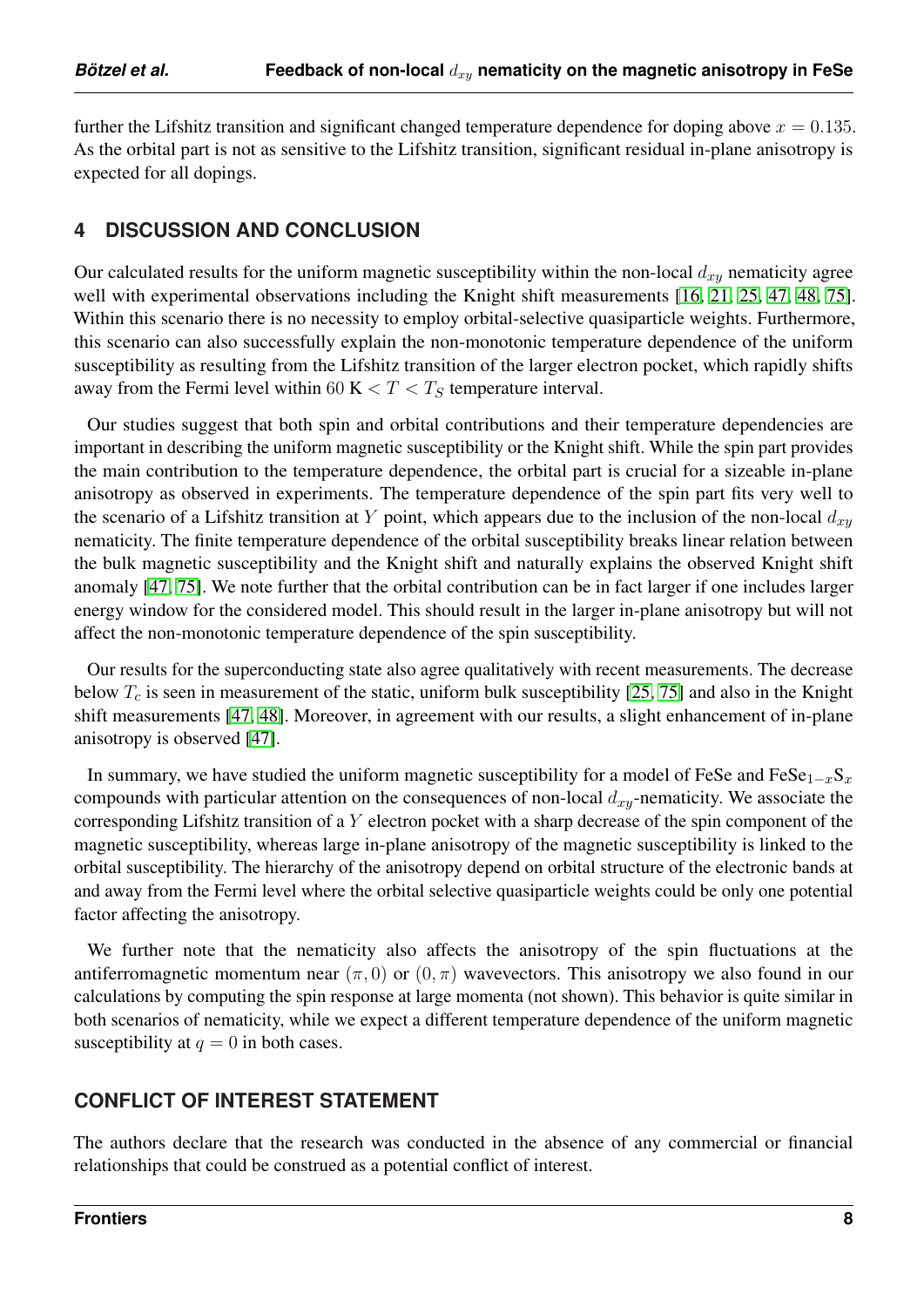## **ACKNOWLEDGMENTS**

We are thankful to Jakob Böker and Luke Rhodes for fruitful discussions. This work was supported by a joint NSFC-DFG grant (ER 463/14-1). We also acknowledge support by the Open Access Publication Funds of the Ruhr-Universität Bochum.

## **SUPPLEMENTAL DATA**

The Supplementary is available on request.

## **DATA AVAILABILITY STATEMENT**

The code generated during the current study is available on reasonable request.

### **REFERENCES**

- <span id="page-8-0"></span>[1] Kastner MA, Birgeneau RJ, Shirane G, Endoh Y. Magnetic, transport, and optical properties of monolayer copper oxides. *Rev. Mod. Phys.* 70 (1998) 897–928. doi:10.1103/RevModPhys.70.897.
- <span id="page-8-1"></span>[2] Tranquada JM, Xu G, Zaliznyak IA. Superconductivity, antiferromagnetism, and neutron scattering. *Journal of magnetism and magnetic materials* 350 (2014) 148–160.
- <span id="page-8-2"></span>[3] Fernandes R, Chubukov A, Schmalian J. What drives nematic order in iron-based superconductors? *Nature physics* 10 (2014) 97–104.
- <span id="page-8-3"></span>[4] Böhmer AE, Kreisel A. Nematicity, magnetism and superconductivity in fese. *Journal of Physics: Condensed Matter* 30 (2017) 023001.
- <span id="page-8-4"></span>[5] Dai P. Antiferromagnetic order and spin dynamics in iron-based superconductors. *Reviews of Modern Physics* 87 (2015) 855.
- <span id="page-8-5"></span>[6] Fernandes RM, Schmalian J. Manifestations of nematic degrees of freedom in the magnetic, elastic, and superconducting properties of the iron pnictides. *Superconductor Science and Technology* 25 (2012) 084005.
- <span id="page-8-6"></span>[7] Fanfarillo L, Cortijo A, Valenzuela B. Spin-orbital interplay and topology in the nematic phase of iron pnictides. *Phys. Rev. B* 91 (2015) 214515. doi:10.1103/PhysRevB.91.214515.
- <span id="page-8-7"></span>[8] Fanfarillo L, Mansart J, Toulemonde P, Cercellier H, Le Fèvre P, Bertran Fmc, et al. Orbital-dependent fermi surface shrinking as a fingerprint of nematicity in fese. *Phys. Rev. B* 94 (2016) 155138. doi:10.1103/PhysRevB.94.155138.
- <span id="page-8-8"></span>[9] Fanfarillo L, Benfatto L, Valenzuela B. Orbital mismatch boosting nematic instability in iron-based superconductors. *Phys. Rev. B* 97 (2018) 121109. doi:10.1103/PhysRevB.97.121109.
- <span id="page-8-9"></span>[10] Hsu FC, Luo JY, Yeh KW, Chen TK, Huang TW, Wu PM, et al. Superconductivity in the pbo-type structure α-fese. *Proceedings of the National Academy of Sciences* 105 (2008) 14262–14264.
- <span id="page-8-10"></span>[11] McQueen T, Williams A, Stephens P, Tao J, Zhu Y, Ksenofontov V, et al. Tetragonal-to-orthorhombic structural phase transition at 90 k in the superconductor fe 1.01 se. *Physical Review Letters* 103 (2009) 057002.
- <span id="page-8-11"></span>[12] Bendele M, Amato A, Conder K, Elender M, Keller H, Klauss HH, et al. Pressure induced static magnetic order in superconducting fese<sub>1−x</sub>. *Phys. Rev. Lett.* **104** (2010) 087003. doi:10.1103/ PhysRevLett.104.087003.
- <span id="page-8-12"></span>[13] Gallais Y, Paul I. Charge nematicity and electronic raman scattering in iron-based superconductors. *Comptes Rendus Physique* 17 (2016) 113–139. doi:https://doi.org/10.1016/j.crhy.2015.10.001. Ironbased superconductors / Supraconducteurs à base de fer.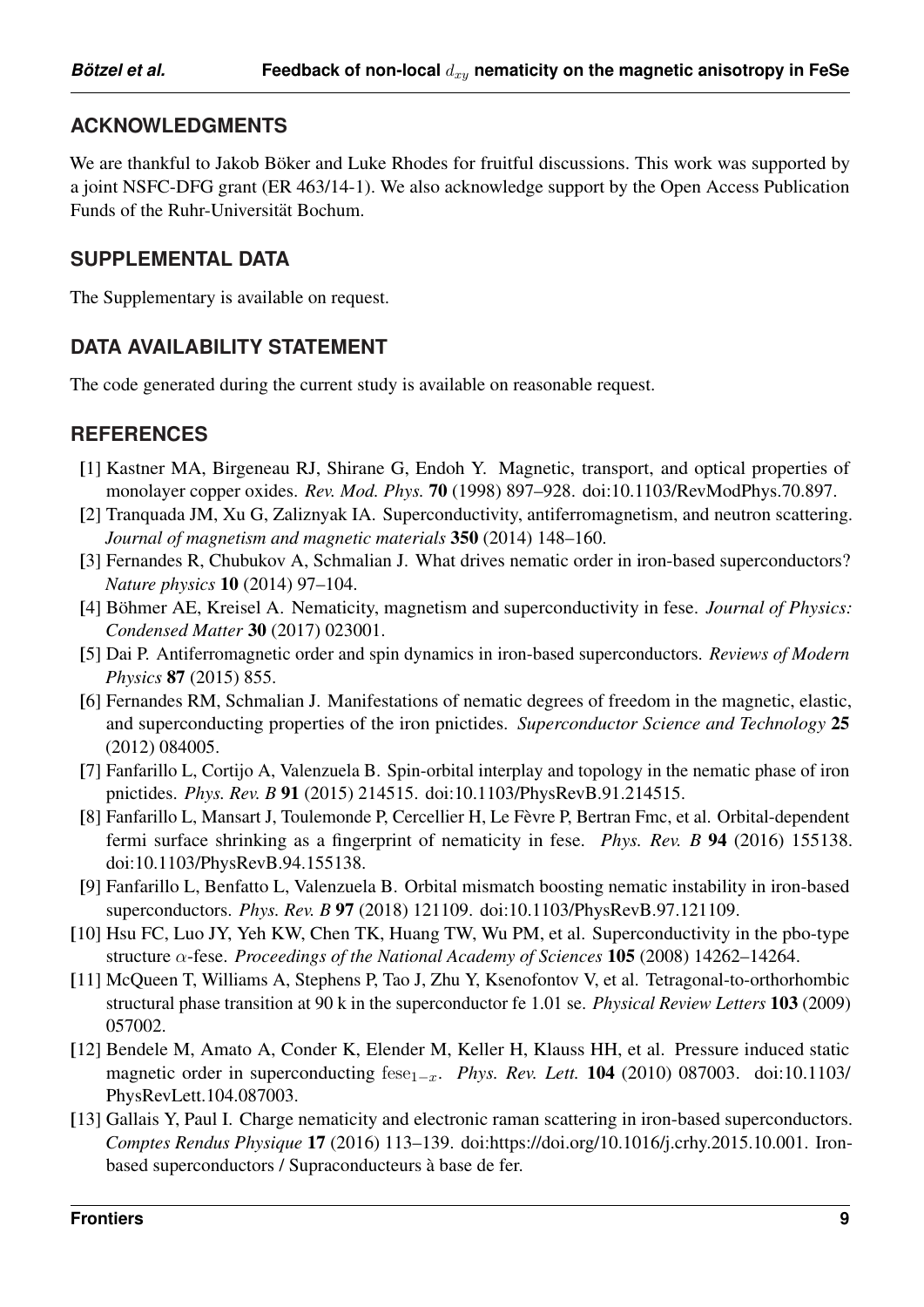- <span id="page-9-0"></span>[14] Coldea AI, Watson MD. The key ingredients of the electronic structure of fese. *Annual Review of Condensed Matter Physics* 9 (2018) 125–146. doi:10.1146/annurev-conmatphys-033117-054137.
- <span id="page-9-1"></span>[15] Shibauchi T, Hanaguri T, Matsuda Y. Exotic superconducting states in fese-based materials. *Journal of the Physical Society of Japan* 89 (2020) 102002.
- <span id="page-9-2"></span>[16] Baek SH, Efremov D, Ok J, Kim J, Van Den Brink J, Büchner B. Orbital-driven nematicity in fese. *Nature materials* 14 (2015) 210–214.
- <span id="page-9-3"></span>[17] Su Y, Liao H, Li T. The form and origin of orbital ordering in the electronic nematic phase of iron-based superconductors. *Journal of Physics: Condensed Matter* 27 (2015) 105702. doi:10.1088/ 0953-8984/27/10/105702.
- <span id="page-9-4"></span>[18] Mukherjee S, Kreisel A, Hirschfeld PJ, Andersen BM. Model of electronic structure and superconductivity in orbitally ordered fese. *Phys. Rev. Lett.* 115 (2015) 026402. doi:10.1103/ PhysRevLett.115.026402.
- <span id="page-9-5"></span>[19] Jiang K, Hu J, Ding H, Wang Z. Interatomic coulomb interaction and electron nematic bond order in fese. *Phys. Rev. B* 93 (2016) 115138. doi:10.1103/PhysRevB.93.115138.
- <span id="page-9-6"></span>[20] Yamakawa Y, Onari S, Kontani H. Nematicity and magnetism in fese and other families of fe-based superconductors. *Physical Review X* 6 (2016) 021032.
- <span id="page-9-7"></span>[21] Böhmer A, Arai T, Hardy F, Hattori T, Iye T, Wolf T, et al. Origin of the tetragonal-to-orthorhombic phase transition in fese: A combined thermodynamic and nmr study of nematicity. *Physical review letters* 114 (2015) 027001.
- <span id="page-9-8"></span>[22] Xing RQ, Classen L, Khodas M, Chubukov AV. Competing instabilities, orbital ordering, and splitting of band degeneracies from a parquet renormalization group analysis of a four-pocket model for ironbased superconductors: Application to fese. *Phys. Rev. B* 95 (2017) 085108. doi:10.1103/PhysRevB. 95.085108.
- <span id="page-9-9"></span>[23] Margadonna S, Takabayashi Y, McDonald MT, Kasperkiewicz K, Mizuguchi Y, Takano Y, et al. Crystal structure of the new fese 1- x superconductor. *Chemical communications* (2008) 5607–5609.
- <span id="page-9-10"></span>[24] Tanatar MA, Böhmer AE, Timmons EI, Schütt M, Drachuck G, Taufour V, et al. Origin of the resistivity anisotropy in the nematic phase of fese. *Physical review letters* 117 (2016) 127001.
- <span id="page-9-11"></span>[25] He M, Wang L, Hardy F, Xu L, Wolf T, Adelmann P, et al. Evidence for short-range magnetic order in the nematic phase of fese from anisotropic in-plane magnetostriction and susceptibility measurements. *Physical Review B* 97 (2018) 104107.
- <span id="page-9-12"></span>[26] Chen T, Chen Y, Kreisel A, Lu X, Schneidewind A, Qiu Y, et al. Anisotropic spin fluctuations in detwinned fese. *Nature materials* 18 (2019) 709–716.
- <span id="page-9-13"></span>[27] Lu X, Zhang W, Tseng Y, Liu R, Tao Z, Paris E, et al. Spin-excitation anisotropy in the nematic state of detwinned fese. *arXiv preprint arXiv:2108.04484* (2021).
- <span id="page-9-14"></span>[28] Coldea AI, Watson MD. The key ingredients of the electronic structure of fese. *Annual Review of Condensed Matter Physics* 9 (2018) 125–146.
- <span id="page-9-15"></span>[29] Xu H, Niu X, Xu D, Jiang J, Yao Q, Chen Q, et al. Highly anisotropic and twofold symmetric superconducting gap in nematically ordered fese 0.93 s 0.07. *Physical review letters* 117 (2016) 157003.
- <span id="page-9-16"></span>[30] Sprau PO, Kostin A, Kreisel A, Böhmer AE, Taufour V, Canfield PC, et al. Discovery of orbitalselective cooper pairing in fese. *Science* 357 (2017) 75–80.
- <span id="page-9-17"></span>[31] Rhodes LC, Watson MD, Haghighirad AA, Evtushinsky DV, Eschrig M, Kim TK. Scaling of the superconducting gap with orbital character in fese. *Physical Review B* 98 (2018) 180503.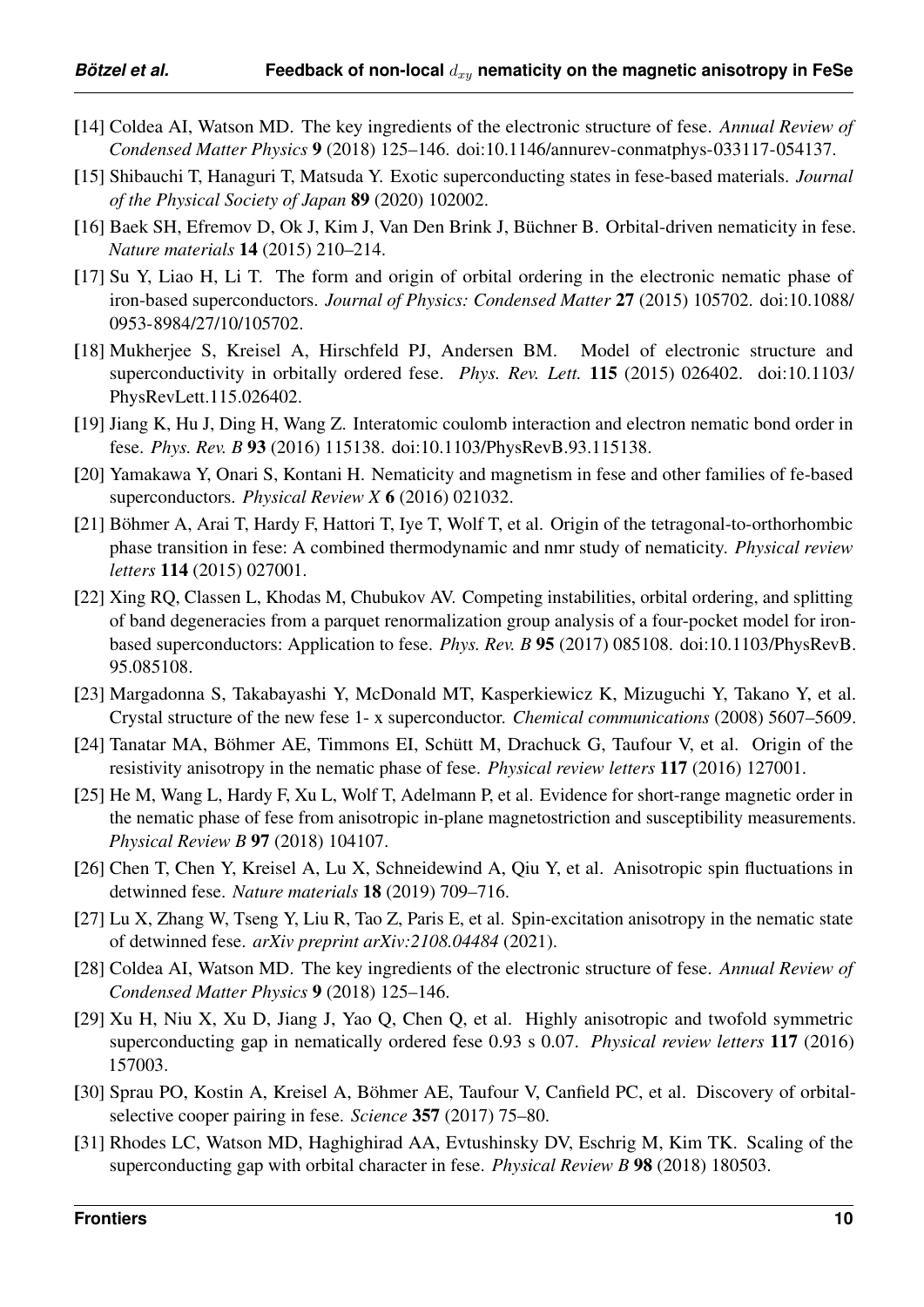- <span id="page-10-0"></span>[32] Kushnirenko Y, Fedorov A, Haubold E, Thirupathaiah S, Wolf T, Aswartham S, et al. Threedimensional superconducting gap in fese from angle-resolved photoemission spectroscopy. *Physical Review B* 97 (2018) 180501.
- <span id="page-10-1"></span>[33] Liu D, Li C, Huang J, Lei B, Wang L, Wu X, et al. Orbital origin of extremely anisotropic superconducting gap in nematic phase of fese superconductor. *Physical Review X* 8 (2018) 031033.
- <span id="page-10-2"></span>[34] Hashimoto T, Ota Y, Yamamoto HQ, Suzuki Y, Shimojima T, Watanabe S, et al. Superconducting gap anisotropy sensitive to nematic domains in fese. *Nature communications* 9 (2018) 1–7.
- <span id="page-10-3"></span>[35] Huh S, Lu Z, Kim YS, Kim D, Liu S, Ma M, et al. Cu doping effects on the electronic structure of fe1-xcuxse. *arXiv preprint arXiv:2110.14463* (2021).
- <span id="page-10-4"></span>[36] Mizuguchi Y, Tomioka F, Tsuda S, Yamaguchi T, Takano Y. Substitution effects on fese superconductor. *Journal of the Physical Society of Japan* 78 (2009) 074712–074712.
- <span id="page-10-5"></span>[37] Schoop LM, Medvedev SA, Ksenofontov V, Williams A, Palasyuk T, Troyan IA, et al. Pressurerestored superconductivity in cu-substituted fese. *Physical Review B* 84 (2011) 174505.
- <span id="page-10-6"></span>[38] Medvedev S, McQueen T, Troyan I, Palasyuk T, Eremets M, Cava R, et al. Electronic and magnetic phase diagram of β-fe1. 01se with superconductivity at 36.7 k under pressure. *Nature materials* 8 (2009) 630–633.
- <span id="page-10-7"></span>[39] Shimojima T, Suzuki Y, Sonobe T, Nakamura A, Sakano M, Omachi J, et al. Lifting of xz/yz orbital degeneracy at the structural transition in detwinned fese. *Phys. Rev. B* 90 (2014) 121111. doi:10.1103/PhysRevB.90.121111.
- <span id="page-10-8"></span>[40] Watson MD, Haghighirad AA, Rhodes LC, Hoesch M, Kim TK. Electronic anisotropies revealed by detwinned angle-resolved photo-emission spectroscopy measurements of fese. *New Journal of Physics* 19 (2017) 103021.
- <span id="page-10-9"></span>[41] Yi M, Pfau H, Zhang Y, He Y, Wu H, Chen T, et al. Nematic energy scale and the missing electron pocket in fese. *Physical Review X* 9 (2019) 041049.
- <span id="page-10-10"></span>[42] Huh S, Seo J, Kim B, Cho S, Jung JK, Kim S, et al. Absence of y-pocket in 1-fe brillouin zone and reversed orbital occupation imbalance in fese. *Communications Physics* 3 (2020) 1–7.
- <span id="page-10-11"></span>[43] Pfau H, Yi M, Hashimoto M, Chen T, Dai PC, Shen ZX, et al. Quasiparticle coherence in the nematic state of fese. *Physical Review B* 104 (2021) L241101.
- <span id="page-10-12"></span>[44] Zhou R, Scherer DD, Mayaffre H, Toulemonde P, Ma M, Li Y, et al. Singular magnetic anisotropy in the nematic phase of fese. *npj Quantum Materials* 5 (2020) 1–9.
- <span id="page-10-13"></span>[45] Watson MD, Kim TK, Haghighirad AA, Davies NR, McCollam A, Narayanan A, et al. Emergence of the nematic electronic state in fese. *Phys. Rev. B* 91 (2015) 155106. doi:10.1103/PhysRevB.91.155106.
- <span id="page-10-14"></span>[46] Chu JH, Analytis JG, De Greve K, McMahon PL, Islam Z, Yamamoto Y, et al. In-plane resistivity anisotropy in an underdoped iron arsenide superconductor. *Science* 329 (2010) 824–826.
- <span id="page-10-15"></span>[47] Vinograd I, Edwards S, Wang Z, Kissikov T, Byland J, Badger J, et al. Inhomogeneous knight shift in vortex cores of superconducting fese. *Physical Review B* 104 (2021) 014502.
- <span id="page-10-16"></span>[48] Li J, Kang B, Zhao D, Lei B, Zhou Y, Song D, et al. Se 77-nmr evidence for spin-singlet superconductivity with exotic superconducting fluctuations in fese. *Physical Review B* 105 (2022) 054514.
- <span id="page-10-17"></span>[49] Pustogow A, Luo Y, Chronister A, Su YS, Sokolov D, Jerzembeck F, et al. Constraints on the superconducting order parameter in sr2ruo4 from oxygen-17 nuclear magnetic resonance. *Nature* 574 (2019) 72–75.
- <span id="page-10-18"></span>[50] Zhang P, Qian T, Richard P, Wang XP, Miao H, Lv BQ, et al. Observation of two distinct  $d_{xz}/d_{yz}$  band splittings in fese. *Phys. Rev. B* 91 (2015) 214503. doi:10.1103/PhysRevB.91.214503.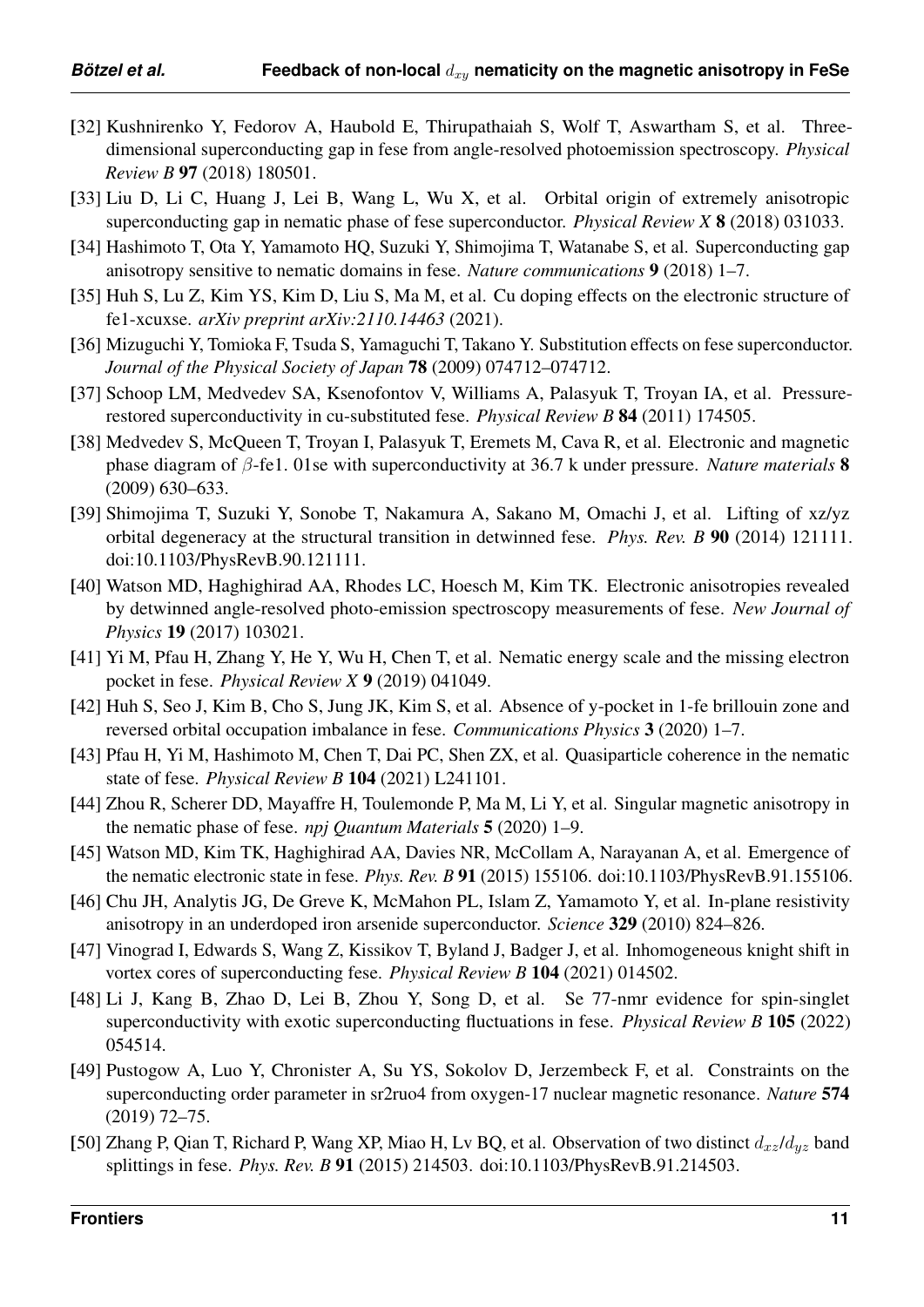- <span id="page-11-0"></span>[51] Suzuki Y, Shimojima T, Sonobe T, Nakamura A, Sakano M, Tsuji H, et al. Momentum-dependent sign inversion of orbital order in superconducting fese. *Phys. Rev. B* 92 (2015) 205117. doi:10.1103/ PhysRevB.92.205117.
- <span id="page-11-1"></span>[52] Zhang Y, Yi M, Liu ZK, Li W, Lee JJ, Moore RG, et al. Distinctive orbital anisotropy observed in the nematic state of a fese thin film. *Phys. Rev. B* 94 (2016) 115153. doi:10.1103/PhysRevB.94.115153.
- <span id="page-11-2"></span>[53] Watson MD, Haghighirad AA, Takita H, Mansuer W, Iwasawa H, Schwier EF, et al. Shifts and splittings of the hole bands in the nematic phase of fese. *Journal of the Physical Society of Japan* 86 (2017) 053703. doi:10.7566/JPSJ.86.053703.
- <span id="page-11-3"></span>[54] Kreisel A, Andersen BM, Sprau PO, Kostin A, Davis JS, Hirschfeld P. Orbital selective pairing and gap structures of iron-based superconductors. *Physical Review B* 95 (2017) 174504.
- <span id="page-11-4"></span>[55] Hu H, Yu R, Nica EM, Zhu JX, Si Q. Orbital-selective superconductivity in the nematic phase of fese. *Physical Review B* 98 (2018) 220503.
- <span id="page-11-5"></span>[56] Rhodes LC, Böker J, Müller MA, Eschrig M, Eremin IM. Non-local d xy nematicity and the missing electron pocket in fese. *npj Quantum Materials* 6 (2021) 1–14.
- <span id="page-11-6"></span>[57] Islam KR, Böker J, Eremin IM, Chubukov AV. Specific heat and gap structure of a nematic superconductor: Application to fese. *Physical Review B* 104 (2021) 094522.
- <span id="page-11-7"></span>[58] Marciani M, Benfatto L. Resistivity anisotropy from multiorbital boltzmann equation in nematic fese. *arXiv preprint arXiv:2202.12070* (2022).
- <span id="page-11-8"></span>[59] Rhodes LC, Eschrig M, Kim TK, Watson MD. Fese and the missing electron pocket problem. *arXiv preprint arXiv:2201.11702* (2022).
- <span id="page-11-9"></span>[60] Fernandes RM, Vafek O. Distinguishing spin-orbit coupling and nematic order in the electronic spectrum of iron-based superconductors. *Phys. Rev. B* 90 (2014) 214514. doi:10.1103/PhysRevB.90. 214514.
- <span id="page-11-10"></span>[61] Classen L, Xing RQ, Khodas M, Chubukov AV. Interplay between magnetism, superconductivity, and orbital order in 5-pocket model for iron-based superconductors: Parquet renormalization group study. *Phys. Rev. Lett.* 118 (2017) 037001. doi:10.1103/PhysRevLett.118.037001.
- <span id="page-11-11"></span>[62] Christensen MH, Fernandes RM, Chubukov AV. Orbital transmutation and the electronic spectrum of fese in the nematic phase. *Phys. Rev. Research* 2 (2020) 013015. doi:10.1103/PhysRevResearch.2. 013015.
- <span id="page-11-12"></span>[63] Li J, Lei B, Zhao D, Nie LP, Song DW, Zheng LX, et al. Spin-orbital-intertwined nematic state in fese. *Phys. Rev. X* 10 (2020) 011034. doi:10.1103/PhysRevX.10.011034.
- <span id="page-11-13"></span>[64] Watson M, Kim T, Haghighirad A, Davies N, McCollam A, Narayanan A, et al. Emergence of the nematic electronic state in fese. *Physical Review B* 91 (2015) 155106.
- <span id="page-11-14"></span>[65] Cvetkovic V, Vafek O. Space group symmetry, spin-orbit coupling, and the low-energy effective hamiltonian for iron-based superconductors. *Physical Review B* 88 (2013) 134510.
- <span id="page-11-15"></span>[66] Scherer DD, Jacko A, Friedrich C, Sasioglu E, Blügel S, Valentí R, et al. Interplay of nematic and magnetic orders in fese under pressure. *Physical Review B* 95 (2017) 094504.
- <span id="page-11-16"></span>[67] Borisenko S, Evtushinsky DV, Liu ZH, Morozov I, Kappenberger R, Wurmehl S, et al. Direct observation of spin–orbit coupling in iron-based superconductors. *Nature Phys.* 12 (2015) 311. doi:doi.org/10.1038/nphys3594.
- <span id="page-11-17"></span>[68] Day RP, Levy G, Michiardi M, Zwartsenberg B, Zonno M, Ji F, et al. Influence of spin-orbit coupling in iron-based superconductors. *Phys. Rev. Lett.* 121 (2018) 076401. doi:10.1103/PhysRevLett.121. 076401.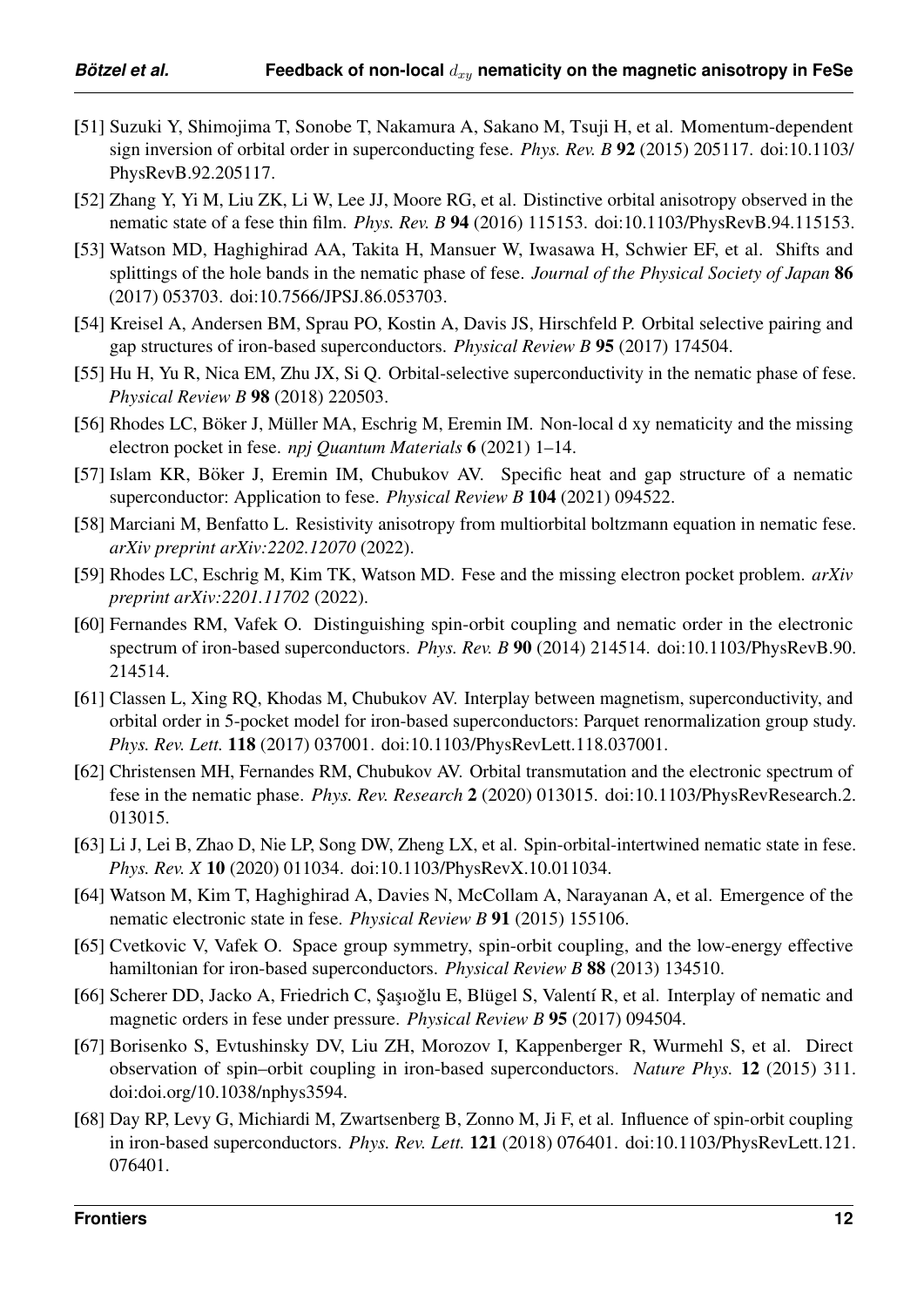- <span id="page-12-0"></span>[69] Kostin A, Sprau PO, Kreisel A, Chong YX, Böhmer AE, Canfield PC, et al. Imaging orbital-selective quasiparticles in the hund's metal state of fese. *Nature Mater.* 17 (2018) 869. doi:doi.org/10.1038/ s41563-018-0151-0.
- <span id="page-12-1"></span>[70] Kreisel A, Hirschfeld PJ, Andersen BM. On the remarkable superconductivity of fese and its close cousins. *Symmetry* 12 (2020). doi:10.3390/sym12091402.
- <span id="page-12-2"></span>[71] Yin ZP, Haule K, Kotliar G. Kinetic frustration and the nature of the magnetic and paramagnetic states in iron pnictides and ironchalcogenide. *Nature Mater.* 10 (2018) 932. doi:doi.org/10.1038/nmat3120.
- <span id="page-12-3"></span>[72] Maier T, Graser S, Scalapino D, Hirschfeld P. Neutron scattering resonance and the iron-pnictide superconducting gap. *Physical Review B* 79 (2009) 134520.
- <span id="page-12-4"></span>[73] Graser S, Maier T, Hirschfeld P, Scalapino D. Near-degeneracy of several pairing channels in multiorbital models for the fe pnictides. *New Journal of Physics* 11 (2009) 025016.
- <span id="page-12-5"></span>[74] Kemper AF, Maier TA, Graser S, Cheng HP, Hirschfeld P, Scalapino D. Sensitivity of the superconducting state and magnetic susceptibility to key aspects of electronic structure in ferropnictides. *New Journal of Physics* 12 (2010) 073030.
- <span id="page-12-6"></span>[75] Li J, Lei B, Zhao D, Nie L, Song D, Zheng L, et al. Spin-orbital-intertwined nematic state in fese. *Physical Review X* 10 (2020) 011034.
- <span id="page-12-7"></span>[76] He M, Wang L, Ahn F, Hardy F, Wolf T, Adelmann P, et al. Dichotomy between in-plane magnetic susceptibility and resistivity anisotropies in extremely strained bafe<sub>2</sub>as<sub>2</sub>. *Nature Commun.* **8** (2017) 504. doi:10.1038/s41467-017-00712-3.
- <span id="page-12-8"></span>[77] Coldea AI, Blake SF, Kasahara S, Haghighirad AA, Watson MD, Knafo W, et al. Evolution of the low-temperature fermi surface of superconducting fese1- xsx across a nematic phase transition. *npj Quantum Materials* 4 (2019) 1–7.

# **FIGURES**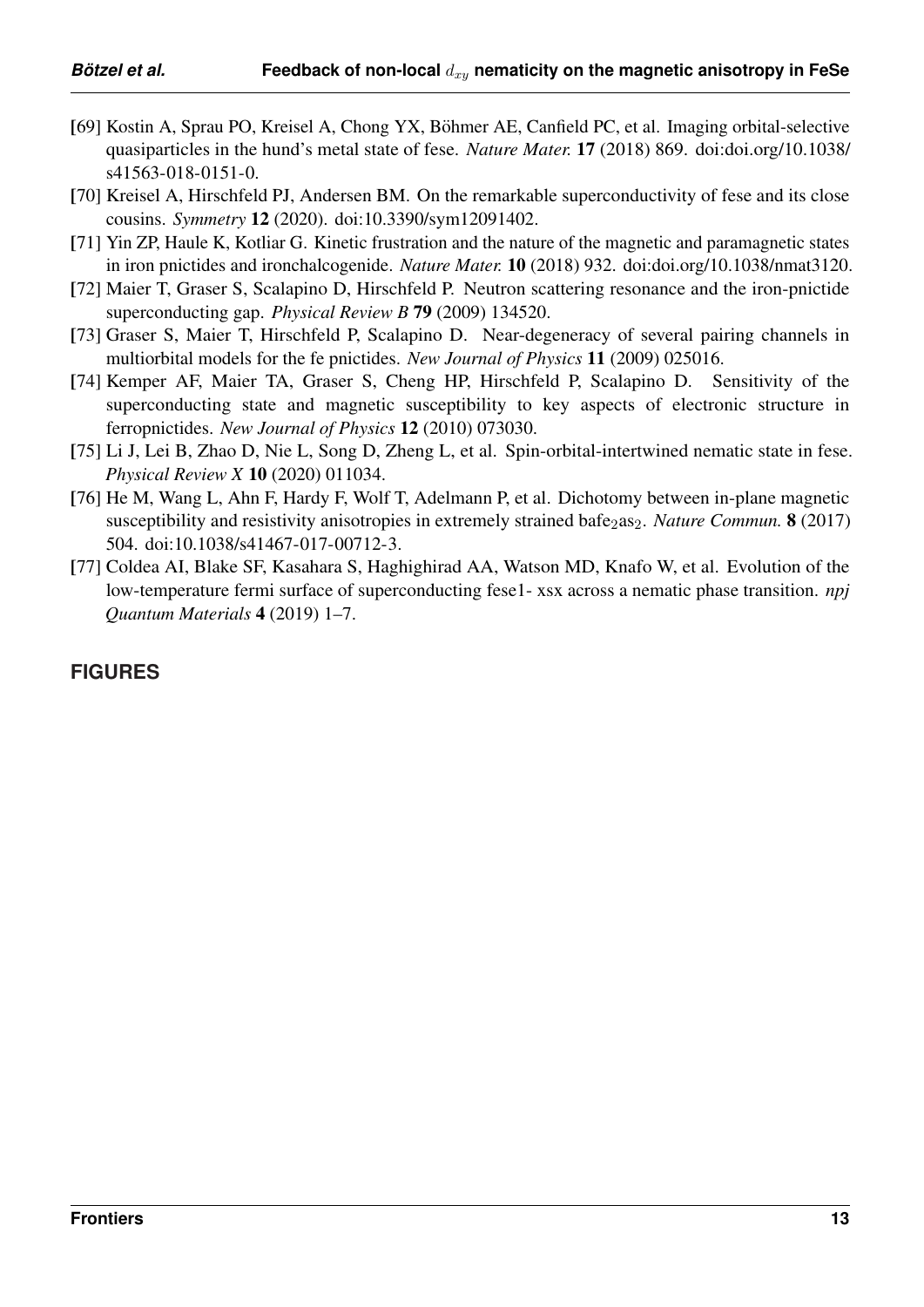<span id="page-13-0"></span>

**Figure 1.** The band structure of the 2-Fe Brillouin zone around the  $\Gamma$  and the M point is presented comparing the tetragonal state and scenarios A and B for the nematic state in FeSe as described in the text. Panels (A)-(C) show the energy dispersion near the  $\Gamma$  point in the tetragonal state (A) and two nematic states without (Scenario A) (B) and with (C) non-local  $d_{xy}$  nematicity (Scenario B). Panels (D)-(F) display the corresponding band structure near the  $M$  point. Red, green and blue colors illustrate the orbital weights of the  $d_{xz}$ ,  $d_{yz}$  and  $d_{xy}$  Fe-orbitals, respectively. The insets show the corresponding Fermi surface and demonstrate the cuts performed. Shading according to the  $d_{xy}$  orbital weight in panels (B) and (E) reflects the Z-factors used in Ref. [\[44\]](#page-10-12).